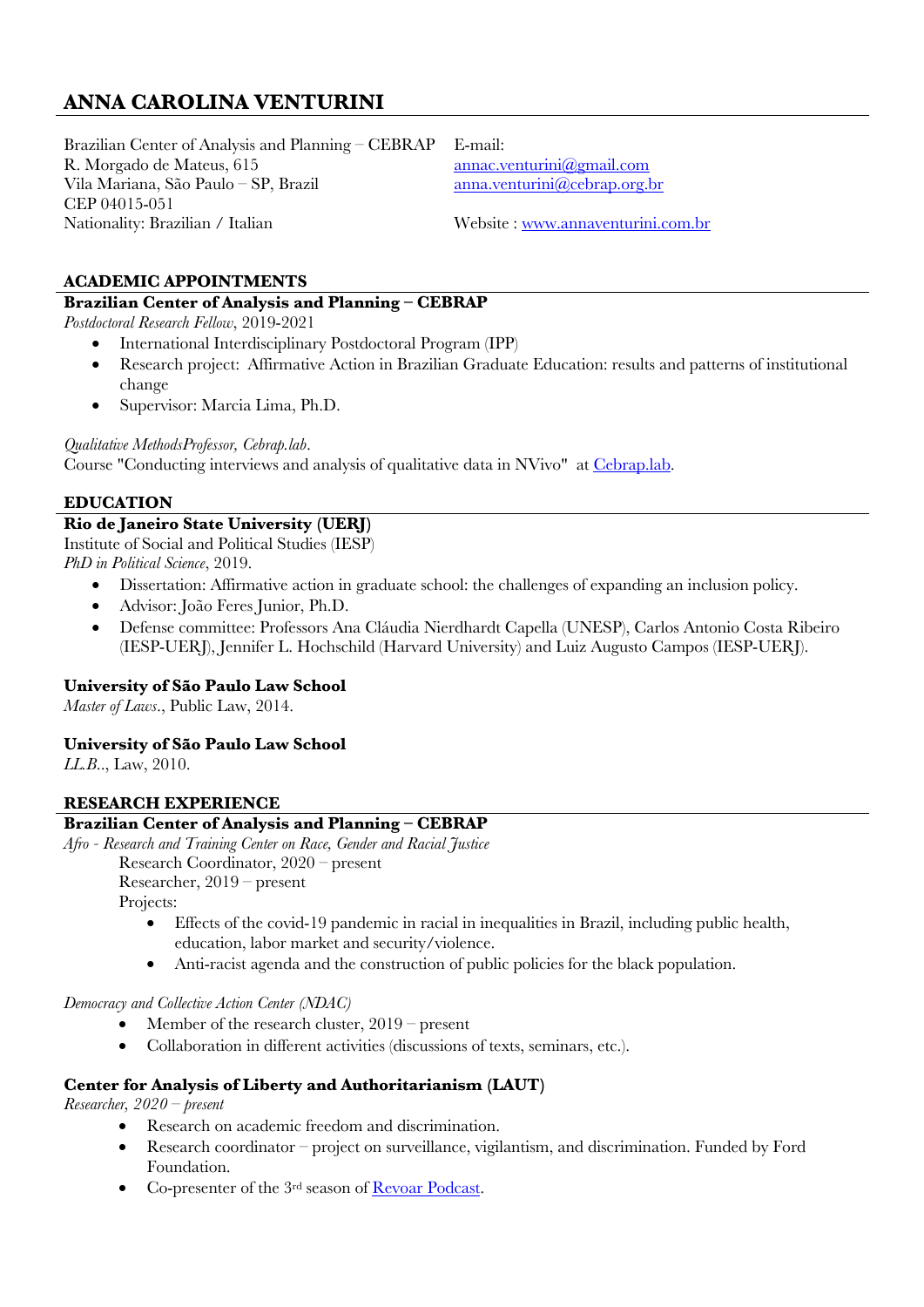### **São Paulo Law School - Getúlio Vargas Foundation (FGV DIREITO SP)**

Research Center on Law, Gender and Identities *Research Assistant*, 2017 – 2018.

- Project: Women's participation in senior management positions: gender relations, law and corporate governance.
- Conducting interviews with board members and leadership positions.

### **Harvard University**

Graduate School of Arts and Sciences *Visiting Fellow and Full-time Researcher*, 2017.

• Advisor: Prof. Jennifer Hochschild (Department of Government)

### **Group for Multidisciplinary Studies of Affirmative Action (GEMAA)**

Institute of Social and Political Studies (IESP)

*Associate Researcher,* 2015 -

• Projects: Affirmative action for graduate schools. Affirmative action programs created by the University of São Paulo (USP) and State University of Campinas (UNICAMP). Human Rights and Diversity in Higher Education (funded by CAPES - 2018-2020).

### **BOOK AND BOOK CHAPTERS**

- 1. Feres Júnior, João; Campos, Luiz Augusto; Daflon, Veronica Toste; Venturini, Anna Carolina. *Ação Afirmativa: conceito, história e debates*. 1. ed. Rio de Janeiro: EdUERJ, 2018. 206p.
- 2. Venturini, Anna Carolina. In-depth interviews. In: Szwako, J., Dowbor, M. & Pereira, M. (orgs.) Methodologies in motion, EDUFBA (*forthcoming*).
- 3. Venturini, Anna Carolina. Adherences and resistances to affirmative actions in graduate school. In: Campos, Luiz; Rios, Flávia; Lima, Raquel (org.). Race and State in Brazil: debates and policies. Rio de Janeiro: EdUERJ (f*orthcoming*).

# **PEER-REVIEWED PAPERS**

- 1. Venturini, A.C. Affirmative Action for Brazilian Graduate Schools: Patterns of Institutional Change. *Revista de Administração Pública - RAP*, 2021 (*forthcoming*).
- 2. Venturini, A.C. Políticas de inclusão na pós-graduação: os bastidores e o histórico da edição da Portaria Normativa 13/2016. *Novos Estudos. CEBRAP*, jul. 2021. (*forthcoming*) ("*Inclusion policies at the graduate level: the backstage and the historic of Normative Order 13/2016*")
- *3.* Venturini, A.C. Comparing diffusion patterns in affirmative action policies for graduate education in Brazil. *Journal of Comparative Policy Analysis*, 2021 *(forthcoming).*
- *4.* Jardim Sousa, Caio & Venturini, A.C. Racial inequalities, education and digital exclusion in Brazil: an overview of Internet access by students during the COVID-19 pandemic. *Survey on the use of information and communication technologies in Brazilian households: ICT Households 2020, São Paulo: Comitê Gestor da Internet no Brasil*, 2021 (forthcoming).
- 5. Venturini, A.C, & Feres Júnior, João. (2020). Affirmative action policy in graduate studies: the case of public universities. *Cadernos de Pesquisa*, 50(177), 882-909. October 28, 2020. https://doi.org/10.1590/198053147491
- 6. Venturini, A.C. (2017). Formulação e implementação da ação afirmativa para pós-graduação do Museu Nacional. *Cadernos de Pesquisa*, 47(166), 1292-1313. https://dx.doi.org/10.1590/198053144438
- 7. Venturini, A.C; Villela, Renata R. A Inclusão de Mulheres no Parlamento como Medida de Justiça Social: Análise Comparativa dos Sistemas de Cotas do Brasil e da Bolívia. *Revista Eletrônica de Ciência Política*, vol. 7, n. 1, p. 69-83, 2016.
- 8. Venturini, Anna Carolina. A dignidade e os direitos humanos: a concepção filosófica de Ronald Dworkin. *Revista Acadêmica Direitos Fundamentais (FIEO),* v. 5, p. 89-97, 2011.

### **OTHER PAPERS**

1. Venturini, Anna Carolina. Ações afirmativas e Pós-graduação: uma análise dos programas de inclusão em universidades públicas brasileiras. *Sinais Sociais*, v. 11, n. 34, p. 119-153, 2018.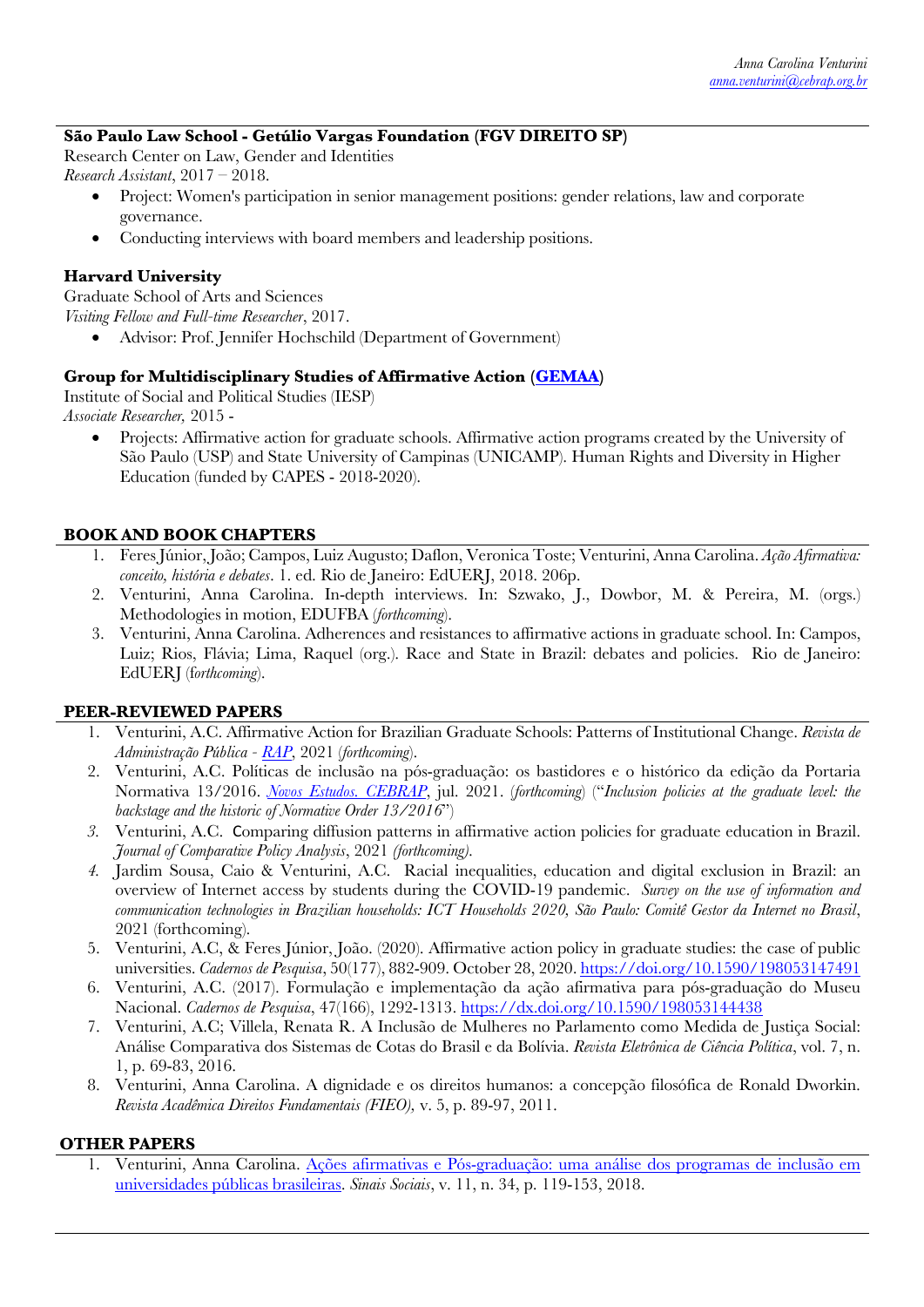### **WORKING PAPERS**

- 1. Venturini, A.C. "Ações afirmativas em concursos para docentes de universidades públicas e a adoção de comissões de heteroidentificação" (*forthcoming at Boletim de Análise Político-Institucional – BAPI/IPEA*).
- 2. Venturini, A. C. "Affirmative action and the dilemma of meritocracy in Brazilian graduate education". (in English, *under review at Dados*)
- 3. Venturini, A.C. "Practices of Brazilian Public Universities in Supporting Vulnerable Students During the Covid-19 Pandemic".
- 4. Venturini, A.C. " Ações afirmativas para indígenas em programas de pós-graduação"

#### **AWARDS**

| 2020 | Award for the Best Dissertation of Political Science, Contest for Best Doctoral Dissertation defended |
|------|-------------------------------------------------------------------------------------------------------|
|      | in 2019, Institute of Social and Political Studies (IESP), Rio de Janeiro State University (UERJ).    |
| 2020 | Doctoral dissertation nominated for the 2020 Edition of the Brazilian ANPOCS Contest for Theses       |
|      | and Dissertations in Social Sciences and the CAPES Award for Doctoral Dissertations 2020.             |

### **OTHER PUBLICATIONS**

- 1. Venturini, Anna Carolina; Lima, M. ; Sousa, C. J. ; Bertolozzi, T. B. As desigualdades educacionais e a covid-19. *Informativos Desigualdades Raciais e Covid-19*, AFRO-CEBRAP, n. 3, nov. 2020.
- 2. Sousa, C. J. ; Paz, H. ; Lima, M. ; Franca, D. ; Milanezi, J. ; **Venturini, Anna Carolina**; Bertolozzi, T. B. Desigualdades raciais de mobilidade e acesso a serviços de saúde de alta complexidade em São Paulo. *Informativos Desigualdades Raciais e Covid-19*, AFRO-CEBRAP, n. 2, nov. 2020.
- 3. Venturini, Anna Carolina. Os pobres privilegiados. Review of the book "*The Privileged Poor – How Elite Colleges Are Failing Disadvantaged Students"*. Nov., 2019.
- 4. Venturini, Anna Carolina. Ações Afirmativas nos Programas de Pós-Graduação Acadêmicos de Universidades Públicas. *Levantamento das políticas de ação afirmativa GEMAA*, 2019, p. 1-31.
- 5. Venturini, Anna Carolina; Feres Júnior, João. Efeitos das alterações do PAAIS-Unicamp nos vestibulares de 2016 e 2017. *Textos para discussão GEMAA*, n. 16, 2018, pp. 1-20.
- 6. Venturini, Anna Carolina; Feres Júnior, João. Onze anos da ação afirmativa sem cota da UNICAMP. *Textos para discussão GEMAA,* n. 11, 2016, pp. 1-24.
- 7. Venturini, Anna Carolina. O programa de inclusão social da USP (INCLUSP). *Textos para discussão GEMAA*, n. 9, 2015, p.1-17.

*Nexo Políticas Públicas:* 

- Affirmative action policy in graduate studies (text addressing the main aspects of the doctoral dissertation) [*Política de ação afirmativa na pós-graduação*]
- Affirmative action in graduate programs: 2002 to 2020 (Timeline) [*Ações afirmativas na pós-graduação stricto sensu: 2002 a 2020 (Linha do Tempo)*]
- Affirmative action policies in undergraduate courses [*As políticas de ação afirmativa em cursos de graduação*]
- Still meritocracy? The debate over affirmative action in graduate schools [*Ainda a meritocracia? O debate sobre ações afirmativas na pós-graduação*]
- Ensino superior público e cortes orçamentários: discricionariedade ou discriminação? [*Public higher education and budget cuts: discretion or discrimination?*] (in Portuguese)
- Democracia e o acesso ao ensino superior [*Democracy and access to higher education*] (Video, in Portuguese)
- Autonomia universitária e liberdade acadêmica [*University autonomy and academic freedom*] (in Portuguese)
- As leis antidiscriminação: 1988 a 2016 [*Anti-discrimination laws: 1988 to 2016*] (Timeline written with Luisa Mozetic Plastino)

### **AFFILIATIONS**

| 2021          | Member of the Commission on Gender, Race and Sexual Diversity of the Brazilian Association of |
|---------------|-----------------------------------------------------------------------------------------------|
|               | Political Science                                                                             |
| 2020          | Board member of the Harvard Alumni Club of Brazil. Member of the Giving back and diversity    |
|               | committee.                                                                                    |
| 2017          | Visiting Fellow, Harvard University.                                                          |
| 2017-2018     | Member on the Committee for Racial Equality of the Brazilian Bar Association of São Paulo     |
| $2016 - 2018$ | Member of Editorial Board, Cadernos de Estudos Sociais e Políticos                            |
| $2010 -$      | Brazilian Bar Association of São Paulo.                                                       |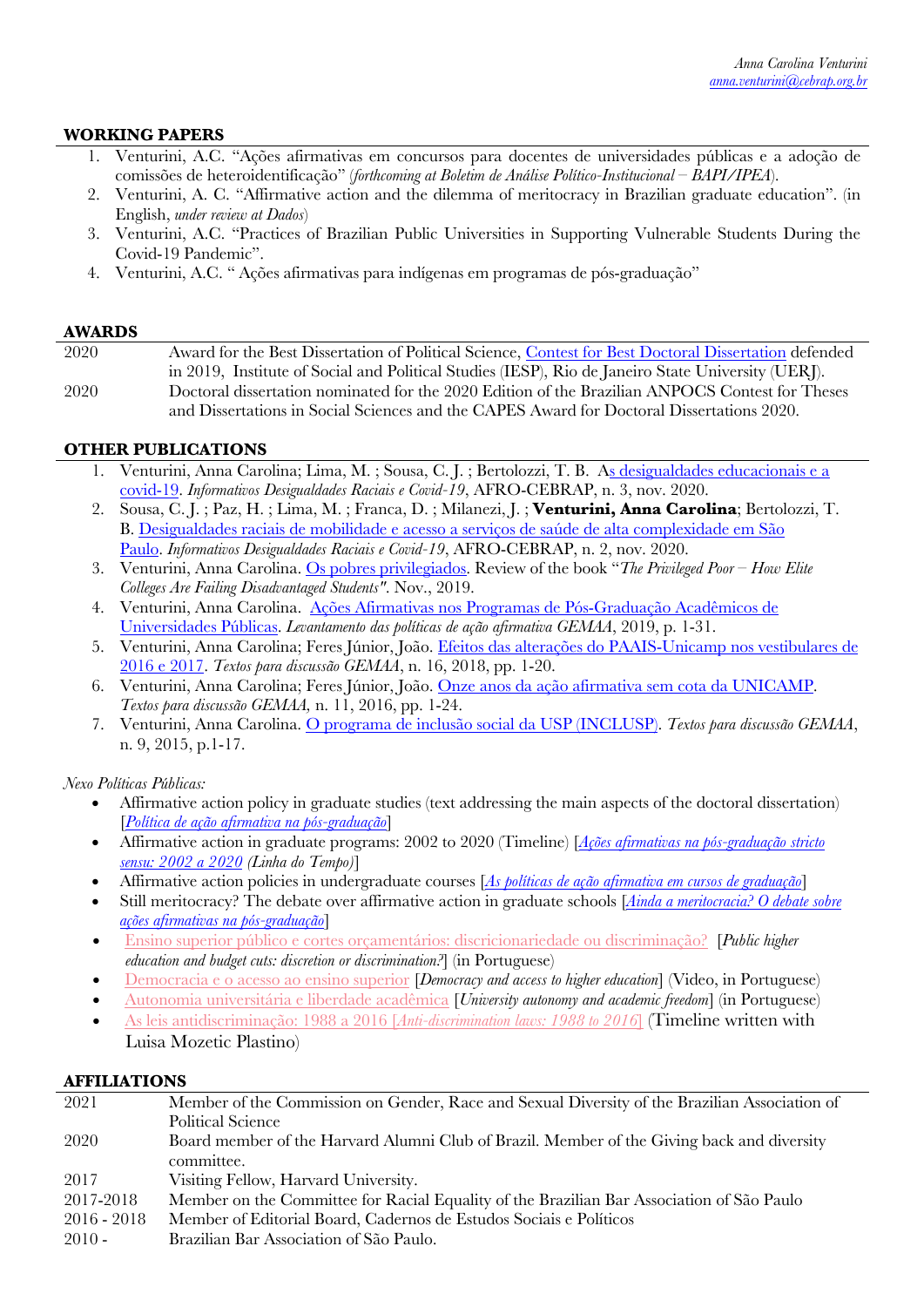# **GRANTS**

- 2021 Small grant given by Instituto Serrapilheira and Instituto Ibirapitanga to support the research about affirmative action in graduate education. 2018 Mark Claster Mamolen Fellowship. The Mark Claster Mamolen Dissertation Workshop on Afro-Latin American Studies organized by the Afro-Latin American Research Institute at the Hutchins Center, Harvard University.
- 2016-2019 Doctoral research grant Research Support Foundation of the State of Rio de Janeiro FAPERJ.

# **COMPLEMENTARY COURSES**

| 2021 | Course on Scraping and Data Mining with R, Cebrap.lab.                                                         |
|------|----------------------------------------------------------------------------------------------------------------|
| 2020 | Tools for Academic Engagement in Public Policy, MITx (edX platform).                                           |
| 2019 | Basics of Quantitative Methods for Public Policy Analysis taught by professor Bruno Cautrès (SciencePo)        |
|      | during the IPSA-USP Summer School.                                                                             |
| 2018 | Introduction and tools for quantitative analysis using $SPSS - Cebrap.Lab$                                     |
| 2018 | Conducting Field Research in Political Science: Interviewing and Mixed Methods Approaches, taught by professor |
|      | Melani Cammett (Harvard University) during the IPSA-USP Summer School.                                         |
| 2018 | Survey Research Design, taught by professor Soledad Prillaman (Nuffield College at Oxford University)          |
|      | during the IPSA-USP Summer School.                                                                             |
| 2017 | Qualitative Analysis of Mixed with NVIVO. 18th Brazilian Congress of Sociology, SBS, Brazil.                   |
| 2016 | Programming in R for Analysis of Data. Rio de Janeiro State University. (Portuguese)                           |
| 2016 | Qualitative Research Methods in Social Sciences. Rio de Janeiro State University. (Portuguese)                 |
| 2015 | <i>ER22.1x: Justice.</i> Harvard University, HarvardX (edX platform). (English)                                |
| 2015 | Diversity in Corporations. Fundação Getúlio Vargas. FGV Online. (Portuguese)                                   |
| 2007 | Intensiv Deutschkurz. Goethe Institut, Bonn, Germany                                                           |

# **PRESENTATIONS**

| 2021 | Affirmative Action in Graduate Studies in Brazil: Possibilities and Challenges. Harvard's Brazil          |
|------|-----------------------------------------------------------------------------------------------------------|
|      | Studies Program Seminar Series. 24/02/21.                                                                 |
| 2020 | Portrait of diversity in Brazilian graduate studies (Retrato da diversidade na pós-graduação brasileira), |
|      | participation in the 5th Serrapilheira Encounters organized by Instituto Serrapilheira.                   |
| 2020 | Participation in more than 10 webinars to present the results of the doctoral research on affirmative     |
|      | action in graduate schools.                                                                               |
| 2020 | Racism in Science: how to increase diversity in the scientific environment? (UFPel)                       |
| 2020 | Diversity, recognition, and justice. (UFRGS)                                                              |
| 2019 | Affirmative action in graduate school. Lectures at the University of São Paulo (USP), the Pontifical      |
|      | Catholic University of Rio de Janeiro (PUC-Rio), the Federal University of Rio de Janeiro (UFRJ),         |
|      | and the 19th Brazilian Congress of Sociology.                                                             |
| 2018 | The Mark Claster Mamolen Dissertation Workshop on Afro-Latin American Studies.                            |

# **CONFERENCE PRESENTATIONS**

| 2021 | 5th International Conference on Public Policy (ICPP5) (July, 2021).                               |
|------|---------------------------------------------------------------------------------------------------|
| 2020 | The Agenda Setting Journal Virtual Conference (October 30, 2020)                                  |
| 2020 | 12th Congress of the Brazilian Political Science Association (Oct 19-23,2020)                     |
| 2019 | 43rd Annual Congress of the National Association of Graduate Studies and Research in Social       |
|      | Sciences (ANPOCS) (October 21-25, 2019).                                                          |
| 2019 | VIII Oxbridge Conference on Brazilian Studies, Cambridge University, UK. (October 4-5, 2019)      |
| 2019 | X Congreso Lationamericano de Ciencia Política, de la Asociación Latinoamericana de Ciencias      |
|      | Políticas (ALACIP)                                                                                |
| 2019 | 1 <sup>st</sup> USP Social Sciences Intersectional Studies Congress.                              |
| 2019 | IX Meeting of Empirical Research in Law - EPED                                                    |
| 2019 | 19th Brazilian Congress of Sociology.                                                             |
| 2019 | 2019 Congress of the Latin American Studies Association (LASA). "Affirmative Action for Brazilian |

Graduate Schools: Patterns of Institutional Change".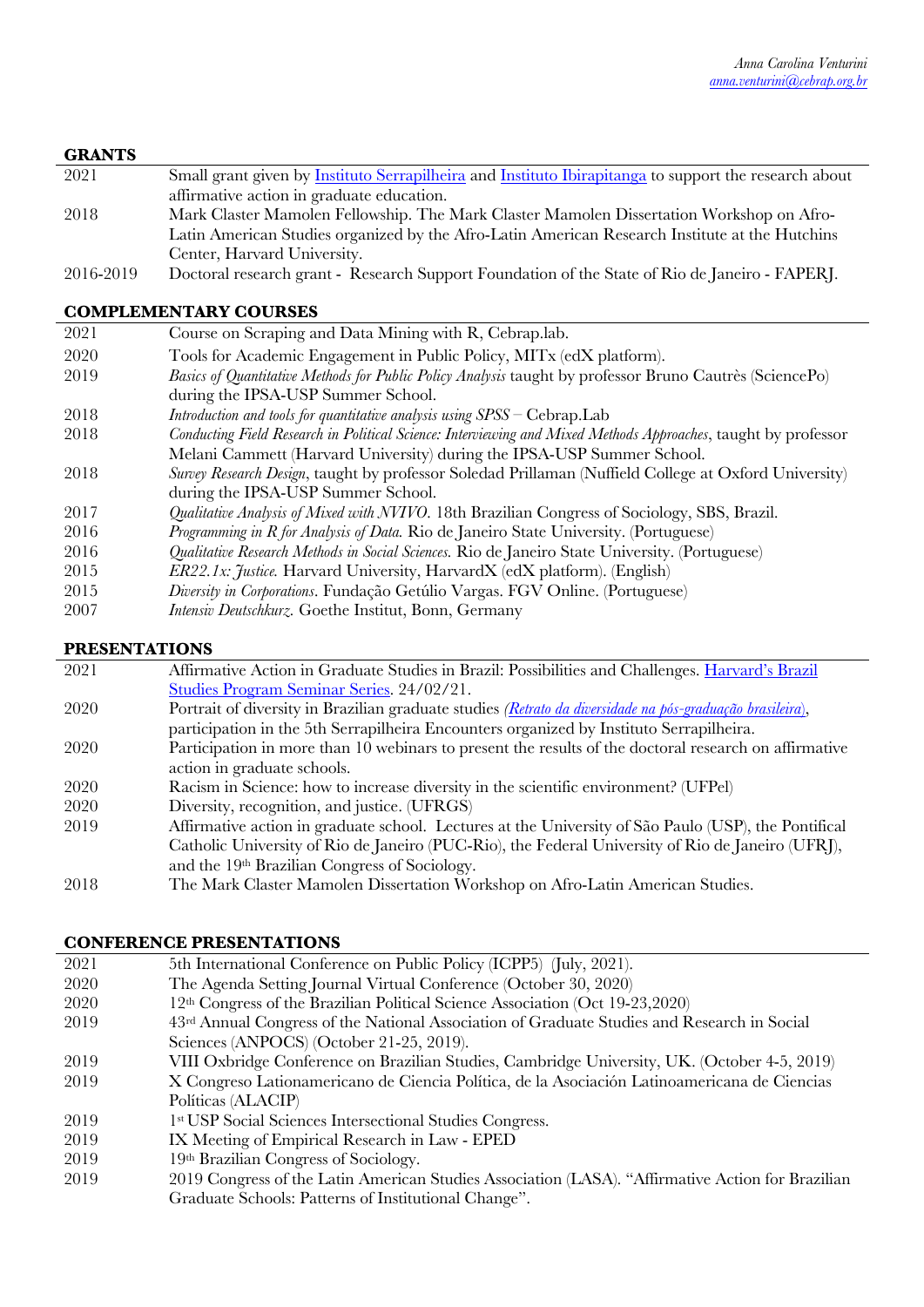- 2018 42nd Annual Congress of the National Association of Graduate Studies and Research in Social Sciences (ANPOCS). "Affirmative Action for Brazilian Graduate Schools and patterns of institutional change".
- 2018 2018 ECPR General Conference in Hamburg/Germany (August, 2018). "Affirmative Action for Brazilian Graduate Schools: decision-making process and patterns of institutional change"
- 2018 3rd National Meeting on Public Policies (*Encontro Nacional de Políticas Públicas*).
- 2017 41st Annual Congress of the National Association of Graduate Studies and Research in Social Sciences (ANPOCS).
- 2017 1st Afro-Latin American Graduate Student Conference Harvard University.
- 2017 18th Brazilian Congress of Sociology.
- 2017 13th Women's Worlds (WW) Congress & Doing Gender (Fazendo Gênero) 11.
- 2016 10th Congress of the Brazilian Political Science Association.
- 2016 40th Annual Congress of the National Association of Graduate Studies and Research in Social Sciences.

### **BLIND-REVIEWS FOR RESEARCH GRANTS**

| 2021 |  | The São Paulo Research Foundation (FAPESP) |  |  |  |
|------|--|--------------------------------------------|--|--|--|
|------|--|--------------------------------------------|--|--|--|

#### **BLIND-REVIEWS FOR JOURNALS**

| 2019-2021 | Dados – Revista de Ciências Sociais (2019-)   |
|-----------|-----------------------------------------------|
| 2019-2021 | Cadernos de Pesquisa (Fundação Carlos Chagas) |
| 2019-2021 | Revista Brasileira de Ciência Política – RBCP |
| 2019      | Expressa Extensão (UFPel)                     |
| 2019      | The Journal of Higher Education               |

#### **TEACHING EXPERIENCE**

- 2020-2021 Professor of the course "Conducting interviews and analysis of qualitative data in NVivo" (3 classes in 2020 and 2 classes in 2021) at Cebrap.lab.
- 2018 *Fundamental Rights I*, Graduate Teaching Assistant (Prof. Conrado Hübner Mendes), University of São Paulo Law School.
- 2011-2012 *Fundamental Rights I*, Graduate Teaching Assistant (Prof. Virgilio Afonso da Silva), University of São Paulo Law School.
- 2012 *Constitutional Law I*, Graduate Teaching Assistant (Prof. Marcos Paulo Verissimo), University of São Paulo Law School
- 2011 *Constitutional Law II*, Graduate Teaching Assistant (Prof. Marcos Paulo Verissimo), University of São Paulo Law School
- 2007 *Introduction to the Study of Law*, Monitor (Prof. Ronaldo Porto Macedo Junior), University of São Paulo Law School.

### **PROFESSIONAL EXPERIENCE**

| 2020      | Harvard Alumni Club of Brazil (HACB)                                                                  |
|-----------|-------------------------------------------------------------------------------------------------------|
|           | Board member                                                                                          |
|           | Elected for a 3-year mandate as part of a Board of 11 members who voluntarily represent over 1,700    |
|           | hundred Harvard University Alumni in Brazil.                                                          |
| 2020      | <b>Instituto Pluraliza</b>                                                                            |
|           | Co-founder                                                                                            |
|           | The goal of the Institute is to support black and indigenous students to enter the labor market. The  |
|           | Institute will offer mentoring, language courses, soft skills courses, among other things.            |
| $2016 -$  | Pluraliza (pluraliza.com.br)                                                                          |
|           | Founder / Diversity Consultant                                                                        |
|           | Diversity & inclusion projects for our companies and NGOs, including the diagnosis of diversity       |
|           | issues through the collection of quantitative and qualitative data, as well as the recommendations of |
|           | policies.                                                                                             |
|           | Experience in conducting interviews and focus groups with employees and employers. Workshops          |
|           | and lecture on the benefits of diversity in the labor market, ethnic-racial diversity, privileges,    |
|           | colorism, unconscious biases and stereotypes, disability.                                             |
| 2011-2016 | <b>Pinheiro Neto Advogados</b>                                                                        |